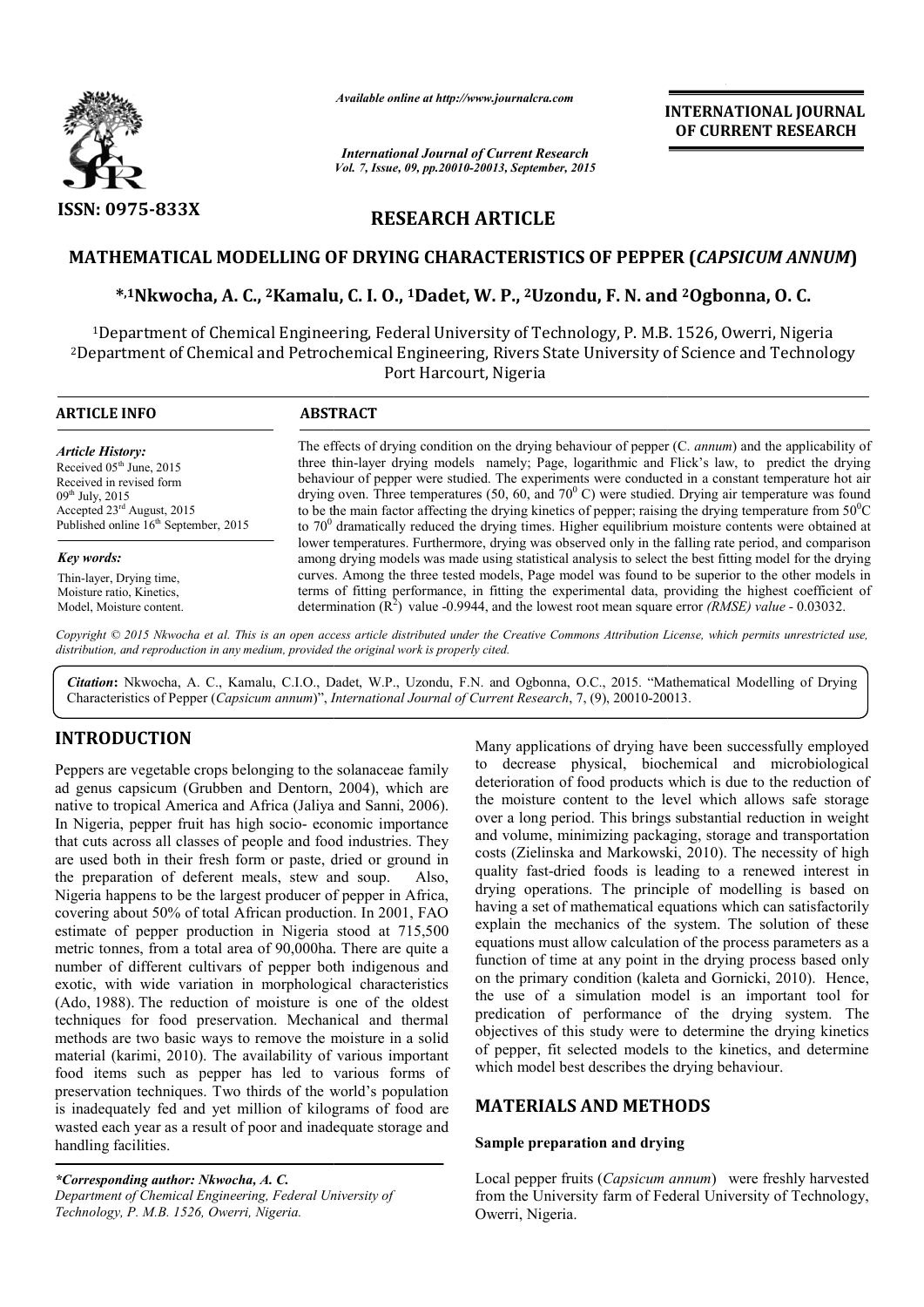The ripe fresh pepper were cleaned manually to remove dirt and extraneous materials, then cut into uniform slices and weighed. An electronic digital balance was used to weigh 10g per sample. Drying treatment was performed in a laboratory type electro thermal oven (Model DHG, E300 serials, Turkey). The pepper samples which were being dried were removed from the oven periodically (every ten minutes), and moisture loss during the drying period determined by weighing the sample on an electronic digital balance (3002N; 110628019, Germany) wih 0.01g, precision and capacity of 300g. Drying test were replicated three time at each drying trial and average weight loss were reported. This procedure was carried out for all the three drying temperatures (that is,  $50^{\circ}$  C,  $60^{\circ}$  C, and 70°C).

The moisture content of the samples at different time internals were expressed on dry basis, as more convenient for modelling (Saeed *et al*., 2006). As the initial moisture content of the products varied from one sample to another, the moisture content was converted to dimensionless moisture ratio (MR) expressed below:

$$
MR = \frac{M_t - M_e}{M_0 - M_e}
$$
 (1)

Where  $M_0$ ,  $M_t$  and  $M_e$  are the initial, instantaneous, and equilibrium moisture content respectively. Also, the data obtained from the drying experiments were used to plot a graph of dimensionless moisture ratio (MR) against drying time (t).

### **Modeling**

The procedure here is to fit selected thin layer models to the scatter diagrams of MR versus t data generated. The selected thin-layer models and their equations are shown below:

**Table 1. Selected thin-layer models used for modeling**

| Model name  | <b>Expression</b>  | <b>Reference</b>           |
|-------------|--------------------|----------------------------|
| Page        | $MR = exp(-at^b)$  | Page (1949)                |
| Logarithmic | $MR = aexp(-bt)+c$ | Togrul and Peblivan (2002) |
| Fick's law  | $MR = aexp(-bt)$   | Jena and Das (2007)        |

These models describe the drying characteristics of the samples by showing the moisture ratio (MR) as a function of drying time t (min); where a, b, and c are the coefficients of the models. By non-linear regression technique using Matlab curve fitting tool (Matlab version 7.9.0, Math- works, Inc.), the selected models were fitted to the respective data to determine the values of coefficients a, b, and c of the models.

Goodness of fit of the models is characterized by root mean square error (RMSE) and coefficient of determination  $(R^2)$ . The purpose of the study was to determine which of the three models best describes the drying characteristics or kinetics of the samples. The model indicating minimum RMSE as well as maximum  $R^2$  values was considered the best.

#### **RESULTS AND DISCUSSION**

#### **Drying characteristics**

The change in moisture profile with respect to time for the various drying temperatures is presented in terms of moisture ratio (MR) versus time (t) graphs shown in Fig 1. It could be observed that drying rate increased initially, then decreased continuously with time until equilibrium moisture content was attained.



**Fig. 1. Variation of moisture ratio with time at different drying temperatures (using Page model)**

As the drying progressed, the loss of moisture in the product resulted in a fall in the drying rate; this shows that diffusion is the dominant physical mechanism governing moisture movement in pepper. Furthermore, for a constant drying temperature, the curves exhibited a steeper slope for higher temperature. This impresses the fact that drying temperature was a significant factor affecting the drying behaviour of pepper fruit. The increase in temperature resulted in a decrease in drying time. The drying time at equilibrium moisture was 300, 240 and 180 min for samples dried at 50, 60, and  $70^{\circ}$ C respectively. This hehaviour of decreasing drying time with increasing drying temperatures has been reported for many food stuffs (Akgun and Doymaz, 2005; Wang *et al*., 2007; Doymaz 2007; Jain and Pathcare, 2004; Sharma *et al.,* 2005).

#### **Mathematical modeling**

The MR versus t data were fitted to the selected thin layer models described in Table 1, the model coefficients were estimated by non-linear regression analysis technique. The goodness of fit of the models is characterized by the highest value of coefficient of determination  $(R^2)$  and lowest value of root mean square error (RMSE). The statistical results of the models are presented in Tables 2-4. For all the models the  $R^2$ and adjusted  $\mathbb{R}^2$  were higher than 0.98, while the RMSE was lower the 0.053, with the exception of the logarithmic model, which exhibited negative correlation. Page model provided the highest  $R^2$  (0.9944) and the lowest RMSE (0.03032) results. Therefore, the Page model was selected as the model that could adequately describe the thin- layer drying characteristics of pepper fruit.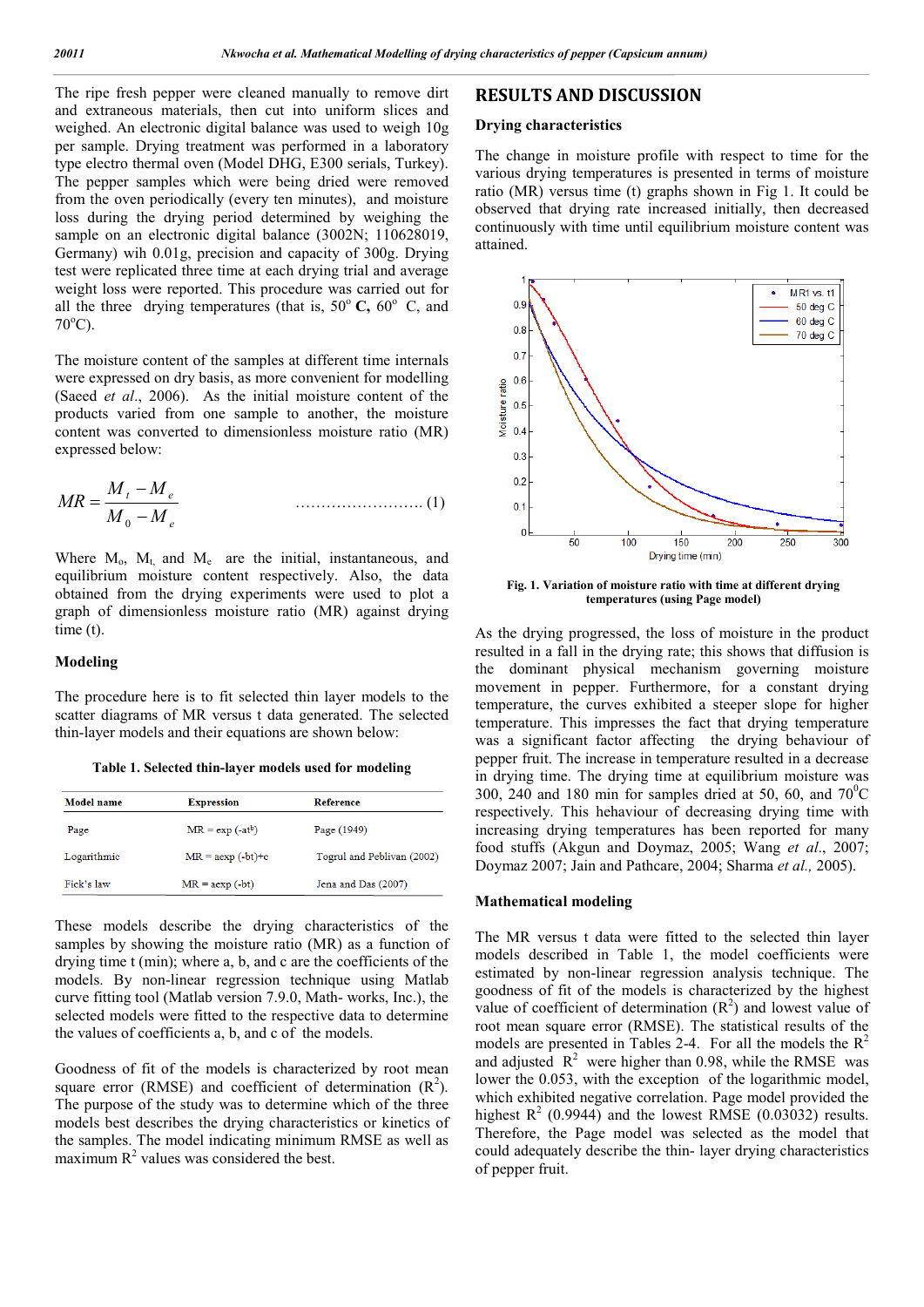### **Table 2. Statistical results of selected thin-layer models at 50<sup>0</sup> C**

| Model       | a       | b       | c       | $R^2$  | Adjusted R <sup>2</sup> | <b>RMSE</b> |
|-------------|---------|---------|---------|--------|-------------------------|-------------|
| Page        | 0.00067 | 1.607   |         | 0.9944 | 0.9936                  | 0.03188     |
| Logarithmic | 1.212   | 0.01123 | 0.05031 | 0.9669 | 0.9826                  | 0.05238     |
| Fick's law  | 1.182   | 0.01255 |         | 0.9848 | 0.9826                  | 0.05233     |

**Table 3. Statistical results of selected thin-layer models at 60<sup>0</sup> C**

| Model       | a        | b       | c      | $R^2$       | Adjusted R <sup>2</sup> | <b>RMSE</b> |
|-------------|----------|---------|--------|-------------|-------------------------|-------------|
| Page        | 0.01542  | 0.9318  |        | 0.9849      | 0.9834                  | 0.03496     |
| Logarithmic | $-36.76$ | 11.20   | 0.4281 | $-2.22e-16$ | $-0.2222$               | 0.29990     |
| Fick's law  | 0.9957   | 0.01134 |        | 0.9825      | 0.9808                  | 0.03763     |

**Table 4. Statistical results of selected thin-layer models at 70<sup>0</sup> C**

| Model       | a         | b       | с      | $R^2$     | Adjusted R <sup>2</sup> | <b>RMSE</b> |  |
|-------------|-----------|---------|--------|-----------|-------------------------|-------------|--|
| Page        | 0.008384  | 1.1450  |        | 0.9914    | 0.9905                  | 0.03032     |  |
| Logarithmic | $-0.8160$ | 3.1570  | 0.3692 | 5.107e-15 | $-0.2500$               | 0.3471      |  |
| Fick's law  | 1.0770    | 0.01685 |        | 0.9899    | 0.9887                  | 0.03294     |  |



MRexp=experimental moisture ratio MRpred=predicted moisture ratio